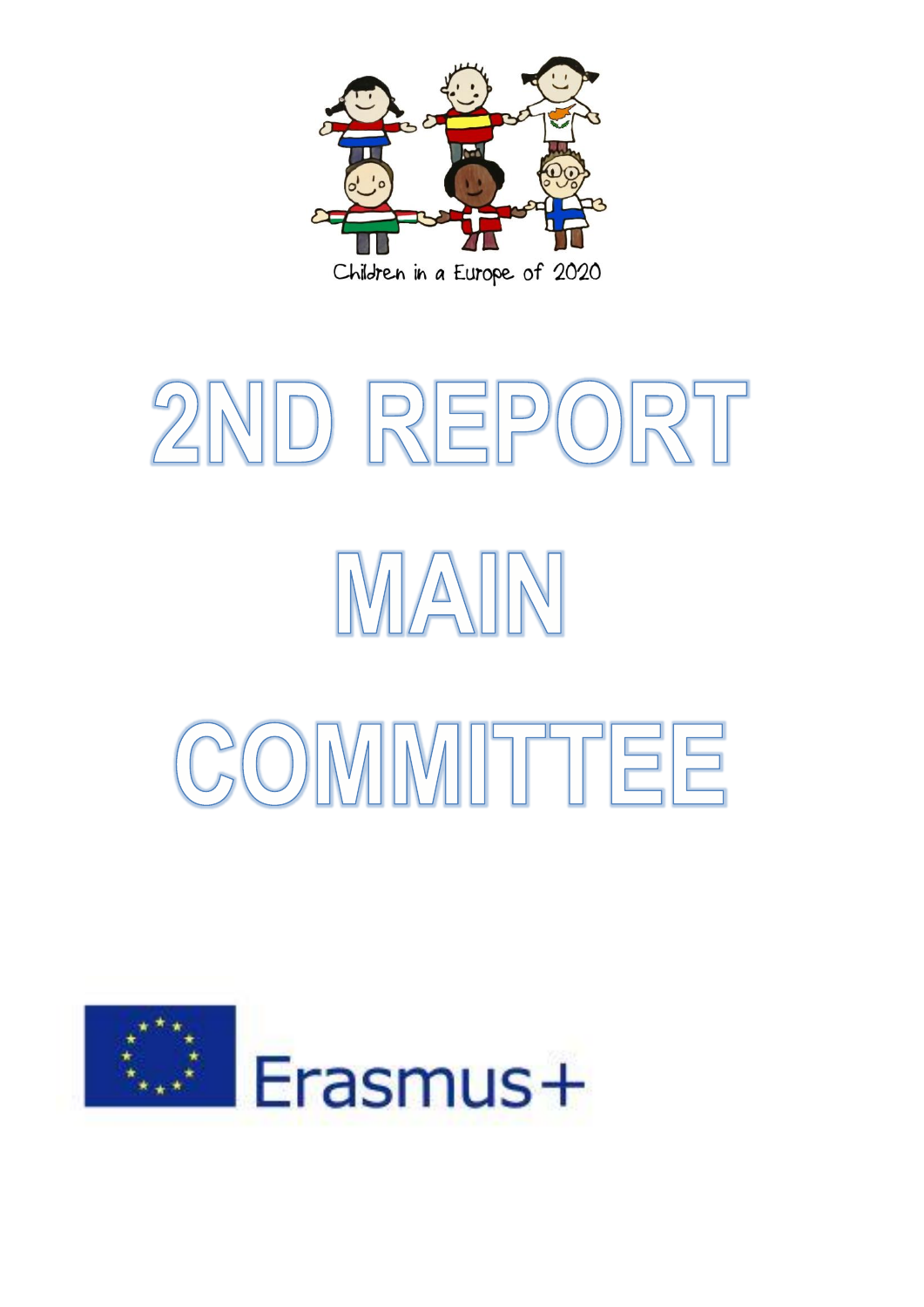# **THE MAIN COMMITTEE AFTER THE MEETING IN CYPRUS 11 TH MARCH 2016**

- Manual with different ways of teaching languages: We will develop the manual after the meeting in Hungary including the information collected in Denmark, Cyprus and Hungary.
- SKYPE: Next dates and topics:
	- What do you expect in Hungary? 30th March. Only for children who are travelling to Hungary.
	- $\triangleright$  Talking to my partners from Hungary. 13th April.
	- $\triangleright$  The Olympics. (18th May).
	- $\triangleright$  Summer holidays (1st June).

We should collect videos and pictures to upload them to our twinspace and our website.

- WEBSITE:
- $\triangleright$  We should include the promotion of the Project with the leaflet.
- $\triangleright$  Assesment section. Uploading questionnaires.
- Commissions: Hungarian and Dannish. Aplication form created by Finland.
- $\triangleright$  Report: We will upload the final reports (main Committee) after every meeting. Sending it to the Commission's members.
- $\triangleright$  Children's page: reports about the accuracy on twinspace.
- $\triangleright$  Meetings: We will follow the same patron as Denmark.
- TWINSPACE:
	- $\triangleright$  Including in it the different materials created during the Project, the fairy tales, the materials for technologies to preserve the environment, and the dictionary.
	- $\triangleright$  Uploading the activity "It's me".
	- $\triangleright$  Chatting about the same topics used for Skype.
	- $\triangleright$  Uploading pictures and videos to show children's chats on Skype.
- TECHNOLOGIES TO PRESERVE THE ENVIRONMENT:
	- $\triangleright$  Every country has chosen one of the two topics to develop it during this year. *Cyprus: Metal recycling. Finland: Environmental and climatological phenomenon Hungary: Cleaning drinking water. Denmark: Recycling Spain: Recycling center.*
	- $\triangleright$  Every country will collect information about the topic and it will be uploaded to our twinspace before the meeting in Hungary. It should be a power point presentation about the topic. Children will work in teams in Hungary to make, projects, murals, etc.
	- $\triangleright$  Afterwards we will create a final power presentation with pictures and videos with the children's work there.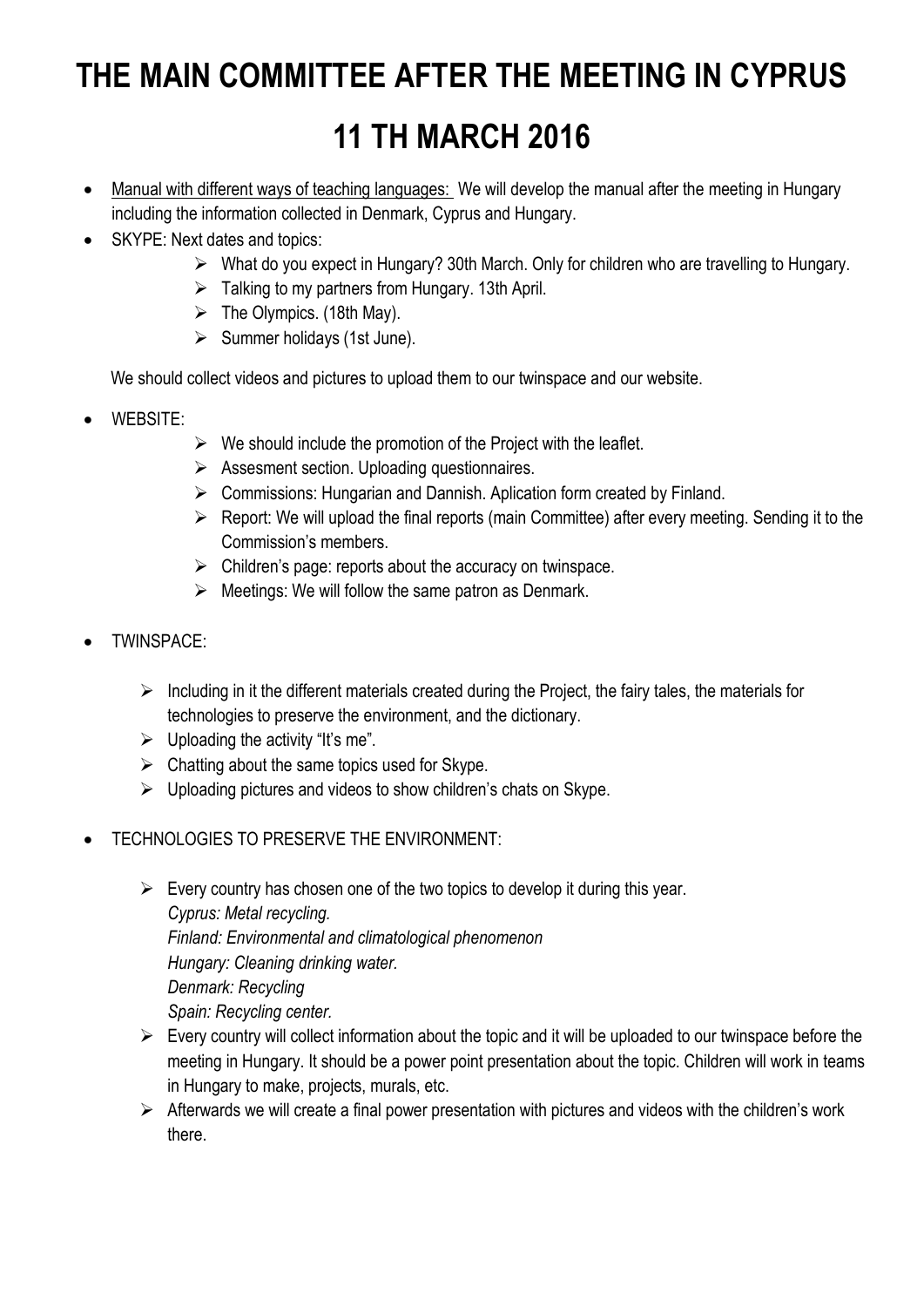#### FAIRY TALES:

- $\triangleright$  We will decide the calendar for next year in Finland. It will be nearly the same than this year because it's necessary to print it and Finland needs enough time to do it.
- $\triangleright$  In Hungary we will record the fairy tales we have already recorded. The fairy tales will be uploaded to our twinspace and to our website to disseminate our products and to have them available before the meeting in Hungary.
- $\triangleright$  In Hungary we will do more activities related to the fairy tales such as performances, murals, etc.

# POETRY DAY:

 $\triangleright$  The 23rd March is the Poetry day. We will read at least three poems in our native language, then we will record it and we will upload them to our website. In Spain will do it the 8th April during the visit of a famous writer.

# DICTIONARY WITH VOCABULARY AND EXPRESSIONS IN THE DIFFERENT LANGUAGES:

- $\triangleright$  We should create more chapters before the meeting in Hungary to put them into practice there.
- $\triangleright$  We will record the words and expressions in Hungary to create an interactive dictionary.
- $\triangleright$  In Hungary we will create easy communicative situations to encourage in all participants the use of the dictionary. We will record videos with the conversations to upload them to the website.

# MEETING IN HUNGARY:

- $\triangleright$  We should decide the dates for next meetings. The meeting in Finland will be the 5th, 6th and 7th October 2016.
- $\triangleright$  The main coordinators will meet there to discuss about the new agenda for the Project.
- $\triangleright$  Fairy tales (recordings, performances, murals, etc).
- $\triangleright$  Technologies to preserve the environment (Projects, murals, etc)
- $\triangleright$  Hungarian methodology to teach languages. They will show the others something related to the Hungarian methodology to teach languages.
- $\triangleright$  Dictionary (recordings, conversations among all participants in the different languages involved in the Project).
- $\triangleright$  Check the availability of microphones, laptops, video cameras. Ask for help to other countries in case of lack of some of them.
- $\triangleright$  Skype session from Hungary. Children who are going to travel to Hungary will call to their partners to talk about their experience in Hungary. We will interview some of the children there to talk about their experience when using Skype.

#### DIARY OF THE PROJECT:

It's in a different section in the new twinspace. It's inside the twinspace, below the section for pictures and videos. Hungary was the responsable of this section. I will help Eva since she is very busy now with the meeting in Hungary. It's a lot of work to organize the meeting with children.

#### EUROPASS:

It's up to every country to send the Europass certificate to the host country. Spain will send it since our National Agency suggested us to do it because it's written in the Project. Some of partners have asked for advice and other agencies don't think it's necessary.